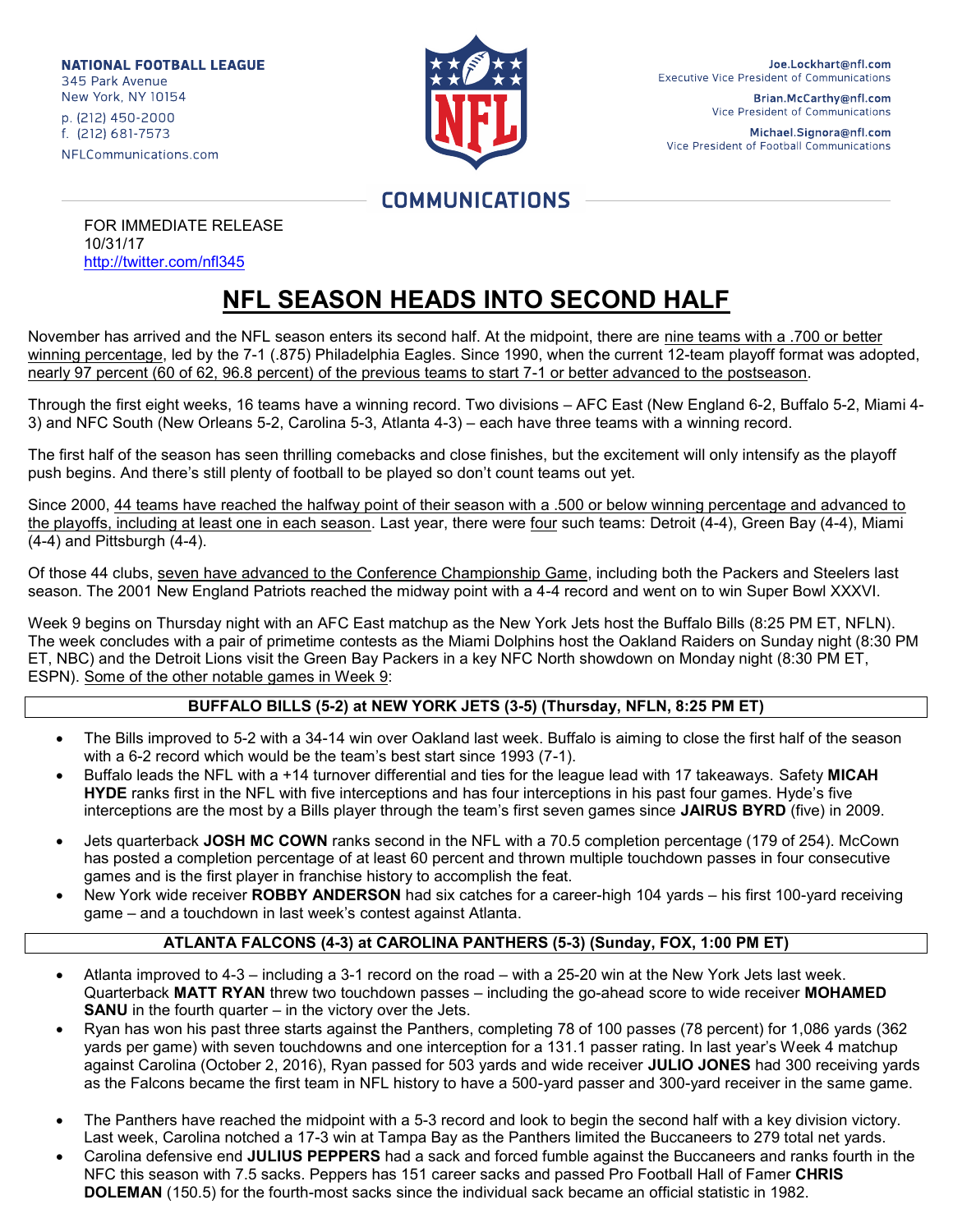### **INDIANAPOLIS COLTS (2-6) at HOUSTON TEXANS (3-4) (Sunday, CBS, 1:00 PM ET)**

- Indianapolis running back **FRANK GORE** had 101 scrimmage yards (82 rushing, 19 receiving) in last week's game at Cincinnati. Gore became the ninth player in NFL history to reach 17,000 career scrimmage yards (17,015) and the other eight players to accomplish the feat are enshrined in the Pro Football Hall of Fame.
- Colts kicker **ADAM VINATIERI** scored 11 points last week and tied **GARY ANDERSON** for second on the NFL's all-time scoring list with 2,434 career points.
- Last week against Seattle, Houston rookie quarterback **DESHAUN WATSON** became the first player in NFL history with at least 400 passing yards (402), four touchdown passes (four) and 50 rushing yards (67) in a single game. Texans wide receivers **DE ANDRE HOPKINS** (224 yards, one touchdown) and **WILL FULLER V** (125 yards, two touchdowns) each had at least 100 receiving yards and a touchdown.
- Watson has thrown at least three touchdown passes in four consecutive games and is the first rookie in NFL history to accomplish the feat. His 16 touchdown passes in his past four games are the most in league annals by a rookie in any four-game span and his 16 touchdown passes in October are the most ever by a rookie in any calendar month. This season, Watson has 19 passing touchdowns, the most in league history by a player in his first seven career games.

#### **CINCINNATI BENGALS (3-4) at JACKSONVILLE JAGUARS (4-3) (Sunday, CBS, 1:00 PM ET)**

- The Bengals defeated Indianapolis 24-23 last week as quarterback **ANDY DALTON** threw two touchdown passes to lead the offense.
- With Cincinnati trailing by six (23-17) in the fourth quarter, defensive end **CARLOS DUNLAP** had a 16-yard interceptionreturn touchdown to help put the Bengals ahead for good. It marked the second fourth-quarter game-winning interceptionreturn touchdown in team history (**KEN RILEY**, October 23, 1983).
- The Jaguars, who had a bye last week, are coming off a 27-0 win at Indianapolis in Week 7. Led by defensive ends **YANNICK NGAKOUE** (2.5 sacks) and **CALAIS CAMPBELL** (two), the Jaguars recorded 10 sacks against the Colts. Jacksonville, which recorded 10 sacks in Week 1, became the first club in NFL history to record at least 10 sacks in two of a team's first seven games of a season.
- Campbell, who leads the AFC with 10 sacks in his first season with the Jaguars, has the most sacks by a player in his first seven games with a new team since the individual sack became an official statistic in 1982.

#### **DENVER BRONCOS (3-4) at PHILADELPHIA EAGLES (7-1) (Sunday, CBS, 1:00 PM ET)**

- Denver owns the league's top overall defense this season, allowing 261 yards per game. The Broncos rank second in the NFL – behind only Philadelphia (70.4) – allowing 72.9 rushing yards per game.
- Broncos linebacker **VON MILLER** has 24 sacks in 23 career games against NFC opponents (including Super Bowl 50). Since entering the league in 2011, Miller has 80.5 sacks, the most in the NFL during that span.
- The Eagles have reached the halfway point with the league's best record (7-1) following last week's 33-10 win over San Francisco. Quarterback **CARSON WENTZ** threw two touchdown passes and cornerback **JALEN MILLS** returned an interception 37 yards for his first career touchdown.
- Wentz ties for the NFL lead with 19 touchdown passes, the most by an Eagles quarterback through the team's first eight games of a season. The previous mark of 17 touchdown passes was shared by Pro Football Hall of Famer **NORM VAN BROCKLIN** (1960) and **NORM SNEAD** (1967).

#### **KANSAS CITY CHIEFS (6-2) at DALLAS COWBOYS (4-3) (Sunday, CBS, 4:25 PM ET)**

- The Chiefs improved to 6-2 with a 29-19 win on Monday night over the division-rival Denver Broncos. Rookie kicker **HARRISON BUTKER** converted all five field-goal attempts and is the first rookie in NFL history to have two games with at least five made field goals.
- Chiefs cornerback **MARCUS PETERS** opened the scoring against Denver by forcing a fumble and returning it 45 yards for a touchdown. Peters, who also added an interception in the opening period, is the first player to have both a fumblereturn touchdown and an interception in the first quarter of a game since **ED REED** on December 7, 2008. Since entering the NFL in 2015, Peters has 21 takeaways, the most in the league over that span.
- The Cowboys have won two consecutive games, including last week's 33-19 win at Washington. Defensive tackle **TYRONE CRAWFORD** blocked a field goal – which was returned 86 yards by cornerback **ORLANDO SCANDRICK** to set up a touchdown – and also recorded a sack and forced fumble.
- Dallas defensive end **DEMARCUS LAWRENCE**, who leads the NFL with 10.5 sacks, has recorded a sack in all seven games this season. With a sack on Sunday against the Chiefs, Lawrence would join **EVERSON GRIFFEN** (2017), **DWIGHT FREENEY** (2009) and **ROBERT MATHIS** (2005) as the only players to record a sack in each of his team's first eight games of a season since the individual sack became an official statistic in 1982.